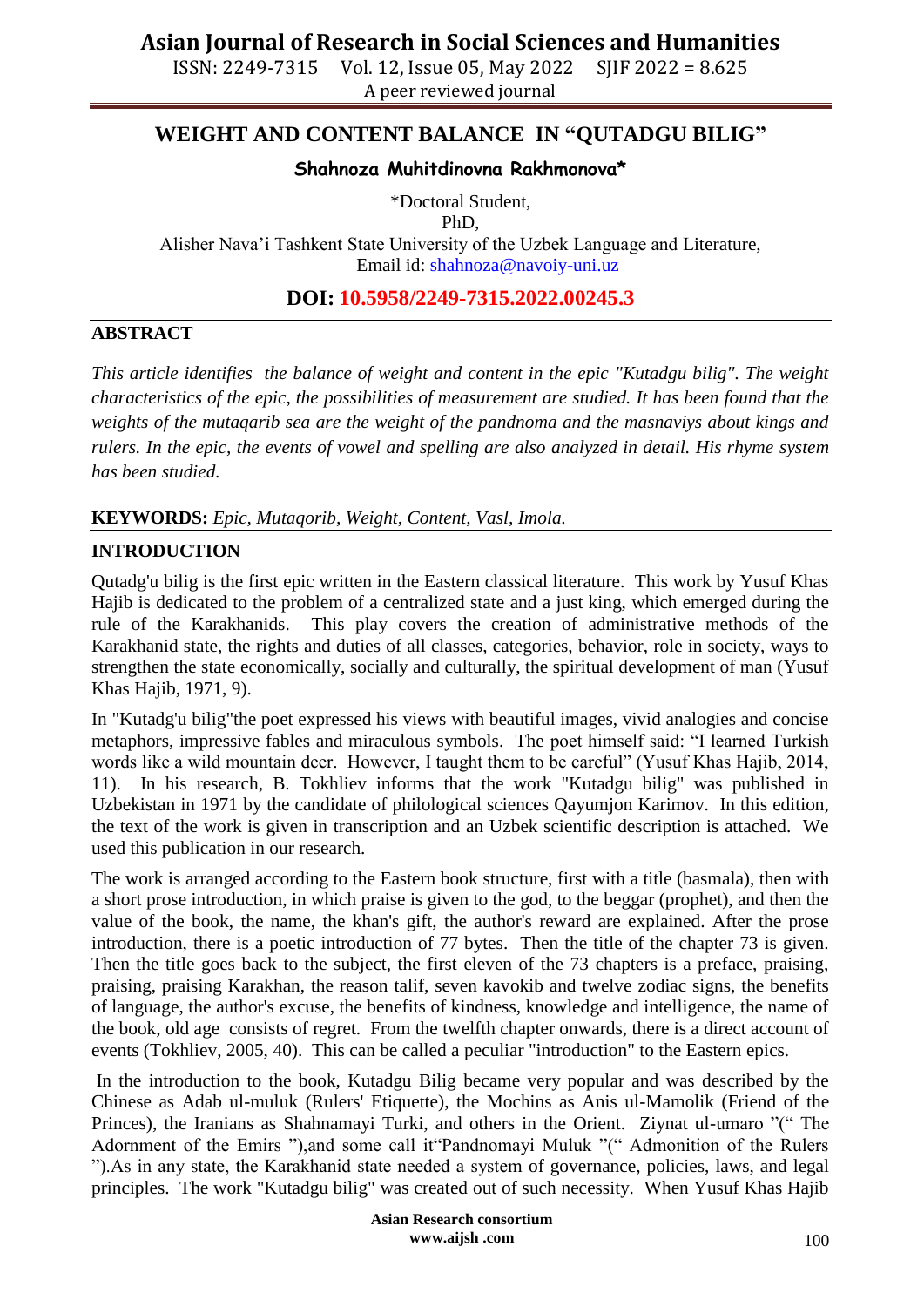ISSN: 2249-7315 Vol. 12, Issue 05, May 2022 SJIF 2022 = 8.625 A peer reviewed journal

finished the book in Kashgar, he brought it to Tavgach Bugrakhan. The khan gives the writer the title of Khas Hajib after the book is approved.

The weight of "Kutadgu bilig" is not only in the weight of "Shohnama", but also in the "mutaqorib" sea, which is accepted for the great epic works of the East and is considered to be the most melodic of the Eastern poetry. The word "mutaqarib" is Arabic and means "one who brings one closer to another." This spring is formed from the exact repetition of the original of fauvlun (V - -). But this rukn should not be confused with the fauvlun, a branch of the Hajj sea.

The main weights of Yusuf Khas Hajib's epic "Kutadgu bilig" are the dimensions of the mutamari musammani mahzuf and mutaqari musammani maksur. These weights are the first measurements used in Uzbek literature. Mutaqoribi musammani mahzuf, mutaqoribi musammani maksur are widely used in Uzbek poetry. This weight is considered the weight of the Masnavis about the kings-rulers of the pandnoma works related to socio-political governance in the East (Yusupova, 2019,76). The epic "Kutadgu bilig" is also written in the masnavi style. Both verses of the epic are rhyming with each other. Professor B. Tokhliev notes that in the epic there are other examples of genres among the masnavi, in particular, there are more than two hundred quatrains, three verses (Tokhliev, 1991, 7). In the chapter "On the preface Kuntugdi alig" the following verse is given about the principality and politics:

Эдиэдгубегликтақыэдгурак,

Тору-уланытузйурутгукерак (Yusuf Khos Hajib, 1971, 124).

The verse emphasizes that begging is a very noble, more noble policy, and that politics must be conducted correctly. Dividing the given byte into columns gives the following picture:

| Эди эд  | гу беглик | тақы эд | гурак, |
|---------|-----------|---------|--------|
|         |           |         |        |
| Тору-ул | аны туз   | Иурутгу | керак  |
|         |           |         |        |

In one verse of the poem, the first, second, and third pillars are equal to the sound of the original fauvlun  $(V - \cdot)$ , and the last, that is, the fourth, fauvlun's mahzuf branch is equal to faal  $(V -)$ . This means that the byte mutation of the quoted byte is written in the size of the musamma mahzuf. When we analyzed the remaining bytes of the epic, it became clear that there were bytes written in the weight of the target. This weight differs from the above measure by the extreme length of the last syllable:

Элигкоз/қулақтут/тиэлдақамуғ,

 $V - -/V - -/V - -/V \sim$ 

Ачилди/анарбар/чабеглик/қапуғ(Yusuf Khos Hajib, 1971, 122).

 $V - / V - / V - / V - / V$ 

Purpose: Элиг has eyes and ears all over his hand. All the locked doors opened for him.

The division of the given verse into syllables on the basis of syllables clearly shows that the counterpart is in the weight of the target. If we pay attention to the taqwa of the target dimension of the mutaqaribi musammani, we can see that the fauvlun is written in the fauvlun fauvlun fauvl rukns. Once we have broken it down into columns, we determine if the words match the

> **Asian Research consortium www.aijsh .com**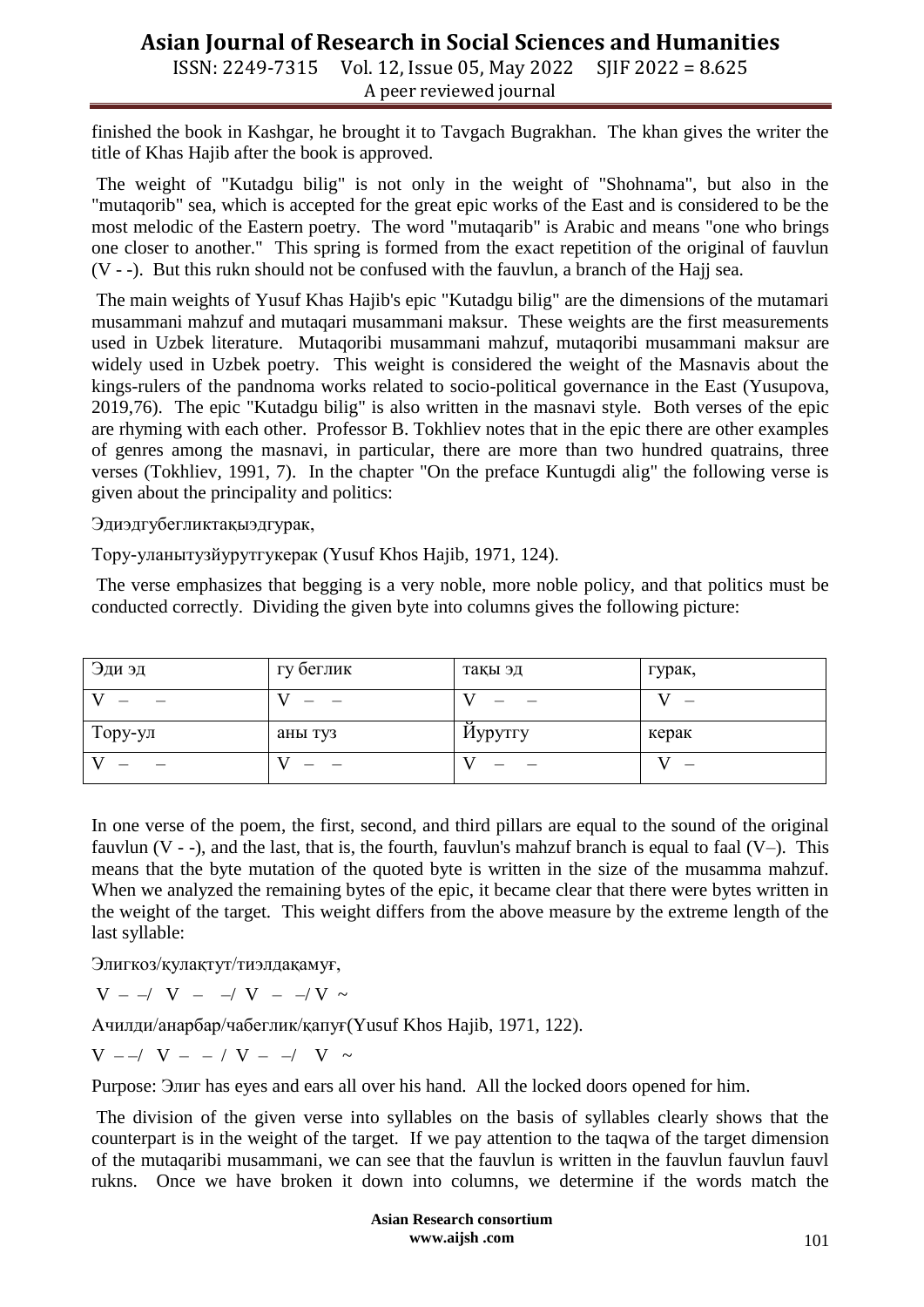ISSN: 2249-7315 Vol. 12, Issue 05, May 2022 SJIF 2022 = 8.625 A peer reviewed journal

characters in the drawing. As a result, the words in the first, second, and third columns are equal to the original column of the fawl  $(V - -)$ , and the word in the fourth column is equal to the network column of the fawl (V ~). The letter" $y''(y)$ in the Arabic-Persian language provides the extreme length of the sound "u" in the words **қамуғ,қапуғ** which appears in the fourth line of both verses of the verse.

The most commonly used in Uzbek poetry is mutaqoribi musammani solim vazni pillars and columns in one verse:

fauvlun fauvlun fauvlun fauvlun

 $V$  – –  $/V$  – –  $/V$  – –  $/V$  – –

According to A. Khodzhiakhmedov, this weight first appears in Yusuf Khos Hajib's epic "Kutadgu bilig" (last chapters). Later it is known that Alisher Navoi created 29 gazelles of this weight (Khodzhiakhmedov, 1998, 96). This weight was not applied by almost any artist after Navoi. It was only in the poetry of the second half of the twentieth century that the old dream poet Habibi tested these possibilities in his ghazal, " Ahdu Wafa". It seems that the possibilities of a healthy weight in mutaqari musammani solim are limited in Uzbek poetry. Chapter 71 of the epic "Kutadg'u bilig" is called "Йигитликкэ ачыныб авучқалықны айур (He is saddened by youth and tells about old age)", and Chapter 72 is entitled "Одлэк артақыны достлар жафосыны айтур (tells about the corruption of the time, the suffering of friends)". Below is an example from the chapters. Chapter 71:

6287 Йурығлы булут-тег йигитликни ыдтым,

Туби йэл кэчэр-тег тириглик тугеттим.

6288 Эсизим йигитлик эсизим йигитлик,

Тута билмедиммэн сэни тэрк қачыттым.

Meaning:

Кезувчи булутдек йигитликни кетказдим,

Ўткинчи бўрон, елдик тирикликни тугатдим.

Эсиз йигитлигим, эсиз йигитлигим,

Тута билмадим, мен сени тез қочирдим (Юсуф Хос Ҳожиб, 1971, 934).

72-боб:

6331 Турайы барайы ажунуғ кезэйи,

Вафалығ ким эрки ажунда тилэйи.

6332 Киши қызлықы болды қандан тилэгу,

Тилэб булғу эрсэм тилэйу корэйи

Мeaning:

Турайин, борайин, оламни кезайин,

Вафоли ким экан оламда қидирайин.

Одам қиммат(чилиг)и бошланди, (чин одамни) қаердан қидириш мумкин,

Қидириб топадиган бўлсам, қидирайин кўрайин (Yusuf Khos Hajib, 1971, 941).

Let's analyze the first of the given bytes by dividing them into syllables on the basis of division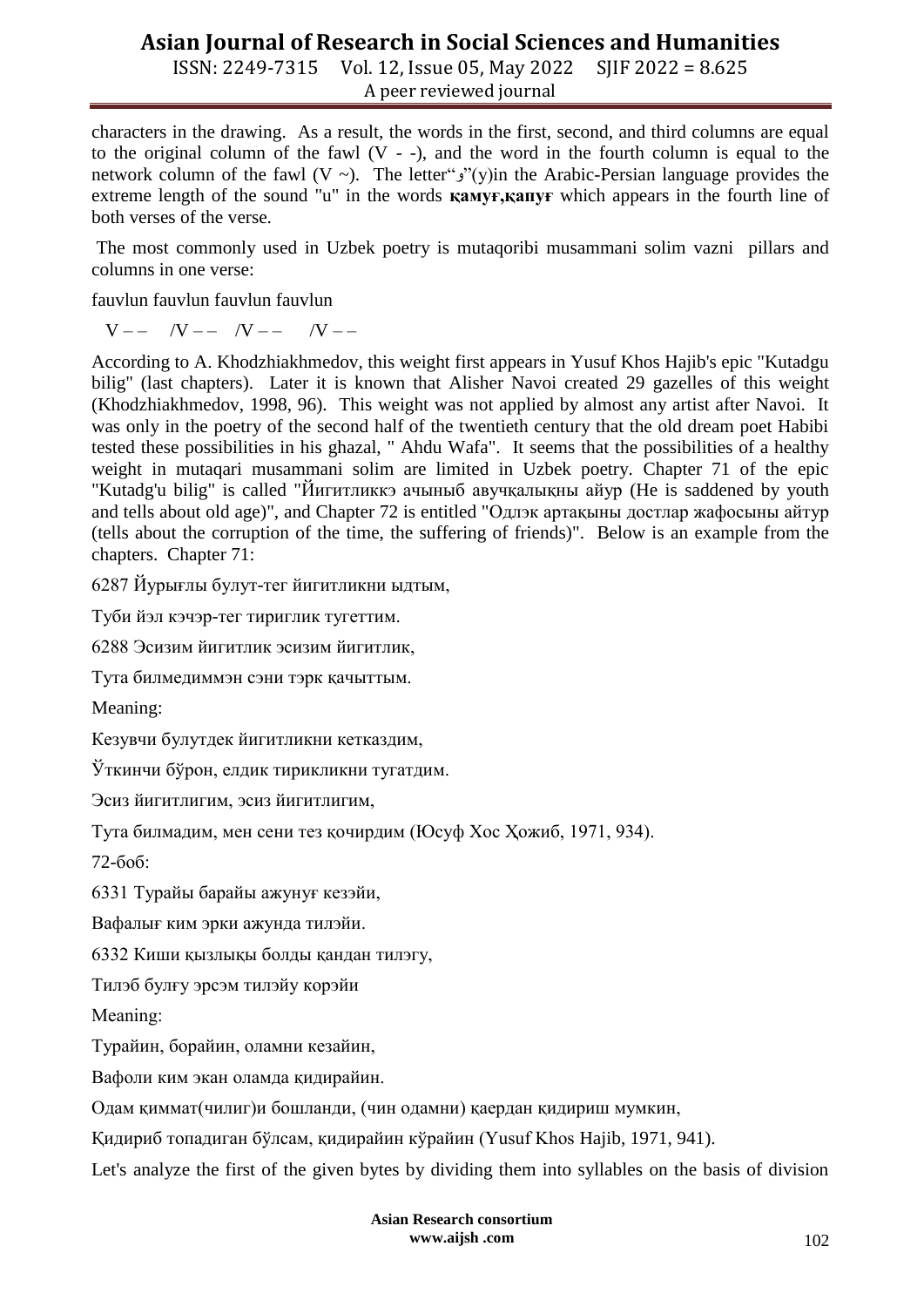ISSN: 2249-7315 Vol. 12, Issue 05, May 2022 SJIF 2022 = 8.625 A peer reviewed journal

into syllables:

| Йу-рығ-лы | бу-лут-тег | йи-гит-лик | -ни ыд-тым, |
|-----------|------------|------------|-------------|
|           |            |            |             |
| Ту-би йэл | кэ-чэр-тег | ти-риг-лик | ту-гет-тим. |
|           |            |            |             |

Or:

| Ту-ра-йы  | ба-ра-йы   | а-жу-нуғ | ке-зэ-йи, |
|-----------|------------|----------|-----------|
|           |            |          |           |
| Ва-фа-лығ | ки-м+эр-ки | а-жун-да | ти-лэ-йи. |
|           |            |          |           |

If we pay attention to the bytes, it seems that the repetition of 4 short and 8 long syllables created a unique tone. The rukns in the matlas are equal to the solim of the original fauvlun  $(V - -)$ , and as a result of their successive repetitions, the mutaqaribi musammani solim is formed. Poems created in this weight are mainly sung by Shashmaqom's Buzruk.

Another factor that provided the tone in the poem is the vasl event. It is known that the vasl phenomenon is the addition of a consonant sound at the end of some closed syllables to the syllable that follows it and begins with a vowel, as a result of which the super-long syllable becomes a long syllable and the long syllable a short syllable (Hojiahmedov, 1998, 44). In verse 1, verse 2 of the verse quoted in Chapter 72, the consonant "м" in the word "ким" combines with the syllable "эр" in the word "эрки" that follows, forming a vowel and is pronounced as "мэр". As a result, the tone is light and playful. Also, most of the bytes in chapter 72 are written in fawlun fauvlun fauvlunfauvlun fauvlun rukns i.e. mutaqaribi musammani musabbag.

6359 Бу кун кор/са эрди/ бу онда/ тору қылқ,

 $V - - / V - - /V - - /V - \sim$ 

Улар қод/мы-ш+эрса/ севунчлуғ/ болайы (Yusuf Khos Khojib, 1971, 122).

 $V - - / V - - / V - - / V - -$ 

Meaning: (They) would have seen (s) this habit, rule, and character on this day, (if) they would have left, let me rejoice.

If we pay attention, it becomes clear that the last syllable of verse 1 in the byte is too long (**қылқ**). This is because the word**қылқ** , because it is expressed by a series of consonants, has a very long syllable. In pronunciation, the short, long, and extreme lengths of the syllables are seen in the weight-reading. Usually, according to the rules of aruz science, single verses can be written on an additional (close to the same weight) scale, while a poem and a couplet are written in the main weight. This situation is repeated in this verse. There is also a vasl event in the quoted byte. The consonant "ш" in the syllable "**мыш**" in verse 2 combines with the syllable "**эр**" in the word "**эрса**" that comes after it to form a vowel and is pronounced as "**шэр**".

Professor B. Tokhliev notes that there are some cautions in the weight of the work "Kutadgu bilig" (Tokhliev, 2005, 120). We also agree with the scientist. We think that this issue is natural, as the epic "Kutadgu bilig" is the first work in Uzbek literature. In Yusuf Khos Hajib's epic "Кutadgu bilig" there are such dimensions as mutaqarib musammani solim, mutaqaribi

> **Asian Research consortium www.aijsh .com**